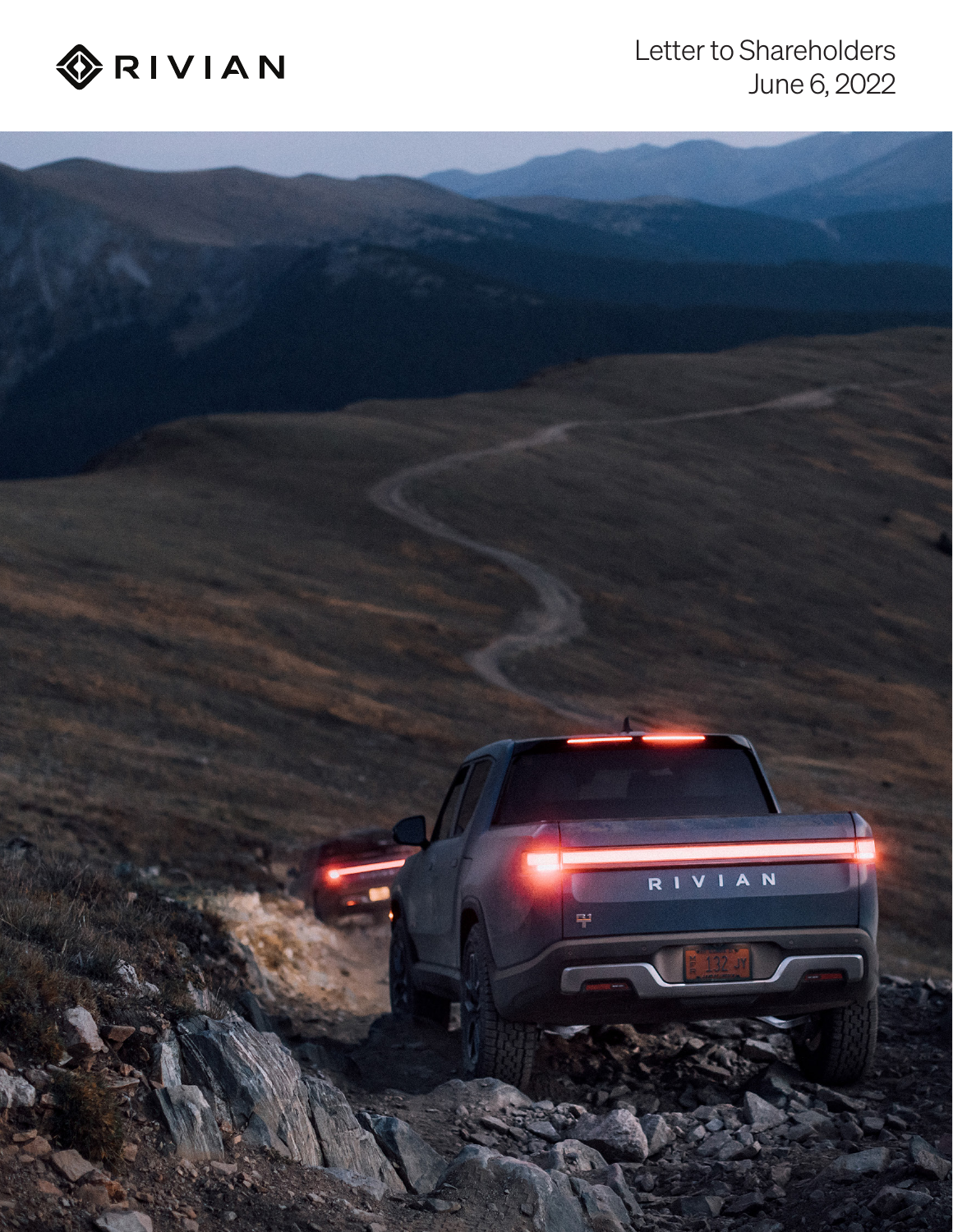### To our shareholders:

Over the last year, we have launched our flagship vehicles, the R1T, R1S, and EDV as well as our direct-to-customer delivery and service operations. These vehicles and services are critical for establishing our consumer and commercial business. Launching multiple vehicles across two platforms during our first year of production has required the coordinated ramp of our supply chain, the hiring and training of our production workforce, equipment bring-up, and rapid iteration through quality loops. These launches have been executed during one of the most complex operating environments in decades with a highly constrained supply chain, continued COVID-19 outbreaks around the world, and more recently, geopolitical unrest with the crisis in Ukraine. Our production plant in Normal, Illinois has 150,000 units of annual capacity and we will continue to ramp our supply chain and production to fully utilize this capacity.

Since raising \$13.7 billion of gross proceeds in our IPO last November, the capital markets have changed dramatically. While our strategic position and structural advantages are not impacted by these short-term market dynamics, we recognize this shift in the capital markets. We have focused our roadmap to ensure that the \$17 billion of cash we had on our balance sheet as of March 31, 2022 can support the 2025 launch and ramp of our R2 vehicle platform.

# Transportation in transition

Our society today will have a profound impact on the planet our kids, and their kids, will inherit. To put it simply, over the last 120 years, humanity has materially changed our planet's atmosphere through the extraction and subsequent combustion of hundreds of millions of years of accumulated carbon. The actions we take over the next few decades will determine the state of our planet for many generations to come.

As much as it may seem that this shift to a carbon neutral and renewable based global economy is well underway, we are still at the very start of this massive transformation. Our global car parc of more than 1.5-billion cars and trucks is less than two percent electric and further still, only a fraction of these electric vehicles are connected. Fortunately, rapidly shifting consumer mindset supported by increasingly strong policy tailwinds around the world will enable an industry transformation over the next two decades that is unlike anything the industrialized world has seen before. The topology of companies that will deliver and drive this future state will be different from what was used to build our current fossil fuel industrial complex. The supply chains, go-to-market strategies, energy supply, and geopolitical forces will fundamentally change from what we experienced over the last 100 years. I started Rivian to help shape and accelerate the formation of this new value chain.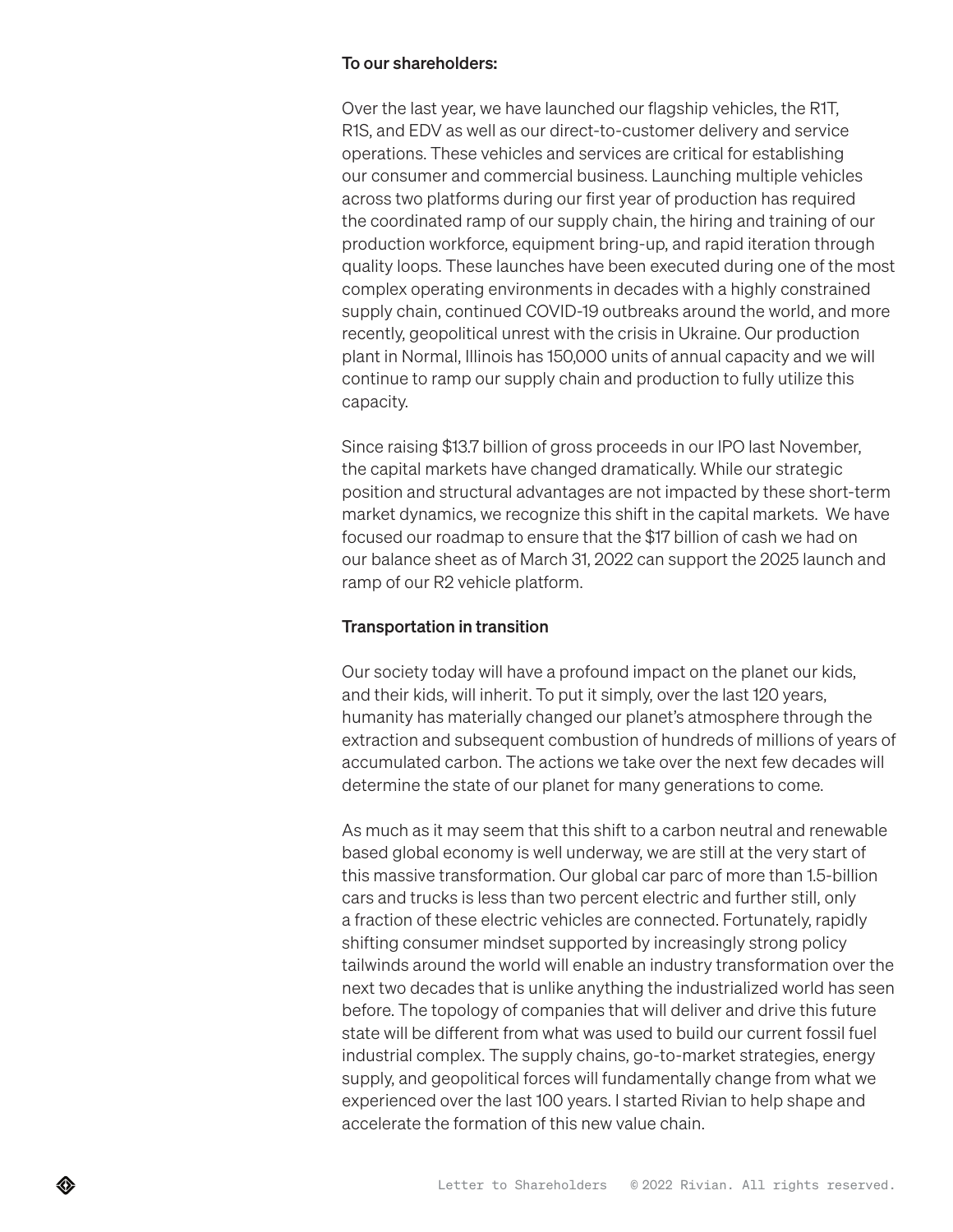Our launch products were designed as flagship offerings for both the consumer and commercial sides of our business. We are building a brand and product portfolio with the objective of maximizing impact in the shift to a carbon-neutral transportation and energy ecosystem. On the consumer side, the R1T and R1S establish the brand and lay the foundation for us to grow and expand our portfolio globally across different price points and form factors, the first of which will be our R2 platform. On the commercial side, our strong partnership with Amazon and its initial order of 100,000 vehicles enables us to work with one of the most sophisticated fleets in the world to demonstrate how electrification and connectivity fundamentally improve the operating costs for commercial fleets – our learnings are not only informing our future commercial variants but also our FleetOS software-as-a-service platform.

The redefinition of the customer journey through software-defined products delivered with direct-to-customer models will reimagine the value chain that we know today. While we are at the start of our journey, we believe that Rivian can become one of the largest companies in the world, helping to drive the future of transportation.

# Long-term structural advantages

In building Rivian, we are focused on creating long-term structural advantages in terms of both cost and product features. This has driven our approach to vertically integrate a number of key aspects of the business including the full software stack, vehicle electronics and network architecture, self-driving and driver assist platforms, vehicle propulsion platforms, and battery systems and production. We've also developed direct-to-customer platforms including both the digital ecosystem and the physical infrastructure as well as our fleet chargers and our consumer-facing fast chargers known as the Rivian Adventure Network.

Developing these technologies will continue to require substantial investment and enable product leadership from both a cost and feature point of view. The control of our software stack across the vehicle systems and our direct-to-customer ecosystem creates a softwaredefined brand experience that will be challenging to match. The in-house design of our electronics enables structural cost advantages through compute and sensor consolidation that will be difficult for others to achieve when working across multiple Tier 1 suppliers.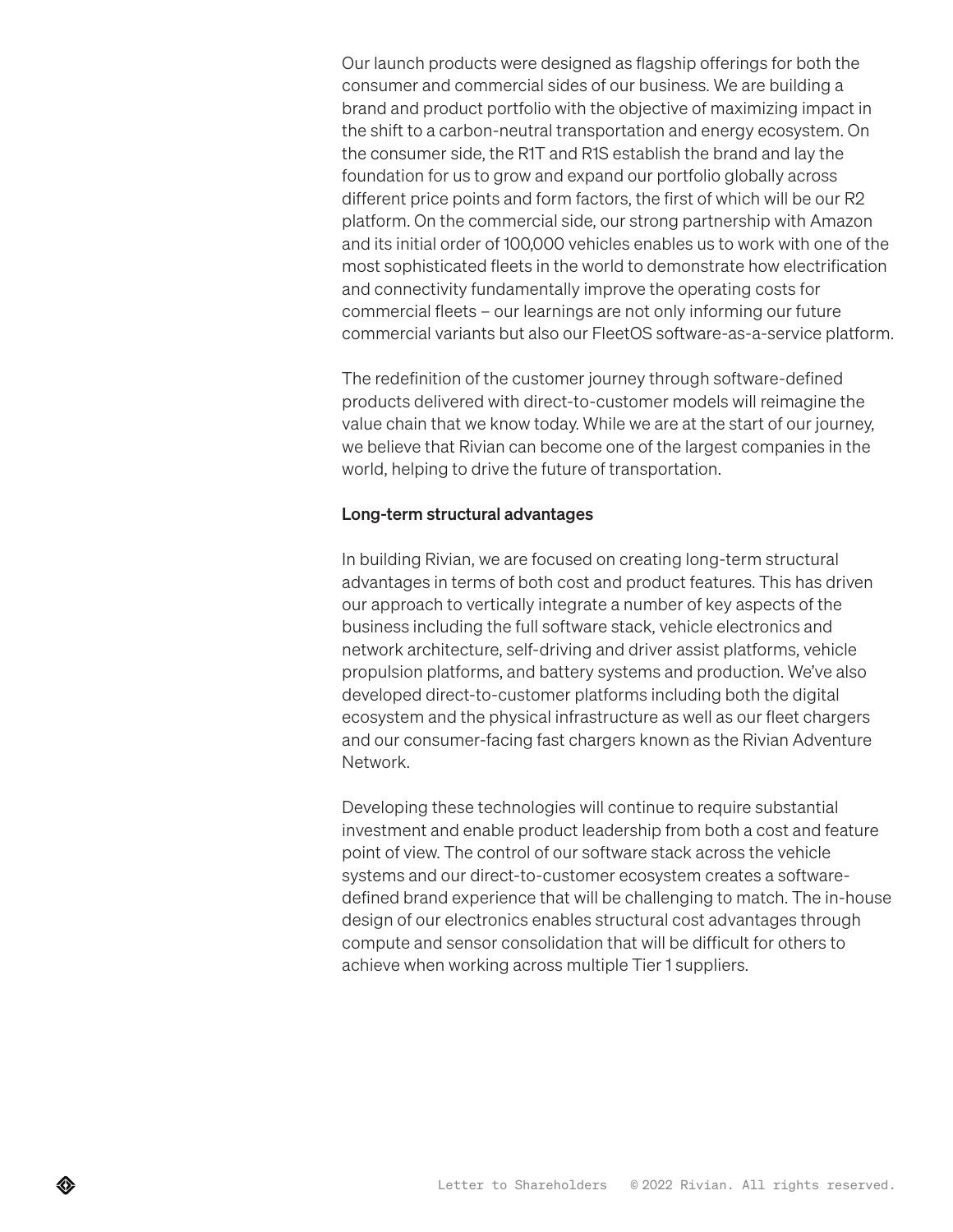We believe the area where we'll see the most change over the coming decade is within the battery supply chain, with the need for battery production capacity in the world to expand by more than 20 times during this time. Deep expertise across the entire battery supply chain will be critical for creating cost advantages over time. We are focused on building partnerships with cell providers and upstream pre-cursor material suppliers that will complement our internal cell development initiatives.

We want to be clear to our customers and investors that while we may be adjusting the product roadmap and associated spending, we will continue to make long-term investments in our technology and customer experience. These investments front load some of our spending, but they are foundational to ensuring meaningful competitive advantages that will allow us to achieve substantial scale.

## Focus on execution

Our ability to ramp production in our Normal, Illinois facility, deliver compelling unit economics, and successfully introduce and ramp R2 are all critical to our long-term success.

As we sit here today, we have built a fully operational production facility in Normal, Illinois, with 150,000 annual units of installed capacity to produce our R1T, R1S, EDV 700, and EDV 500. Our top near-term priority is to fully ramp production and satisfy the extraordinary demand for these vehicles. Scaling vehicle production is nontrivial as each unit represents a complicated symphony of component supply. However, the plant has demonstrated its ability to operate at close-to-full capacity across burst build activities, and we remain optimistic that we will be able to continue ramping our supply chain to support that capacity.

Closely related to the ramp of our first plant, the durability of our impact is tied to us delivering compelling gross margins. Over the longterm, we believe the reinvestment of profit into products, technology, infrastructure, and services will serve as a sustainable basis for future growth.

Building global, high volume vehicle platforms and manufacturing facilities requires that we optimize the efficiency of every dollar spent per unit of capacity. This will require us to leverage the learnings and experience of prior programs, as we have already seen through the capital efficiencies gained between the R1 and commercial van production lines. As we look towards the launch of R2, we are excited to deploy the many learnings we have generated in building and ramping these first two production lines.